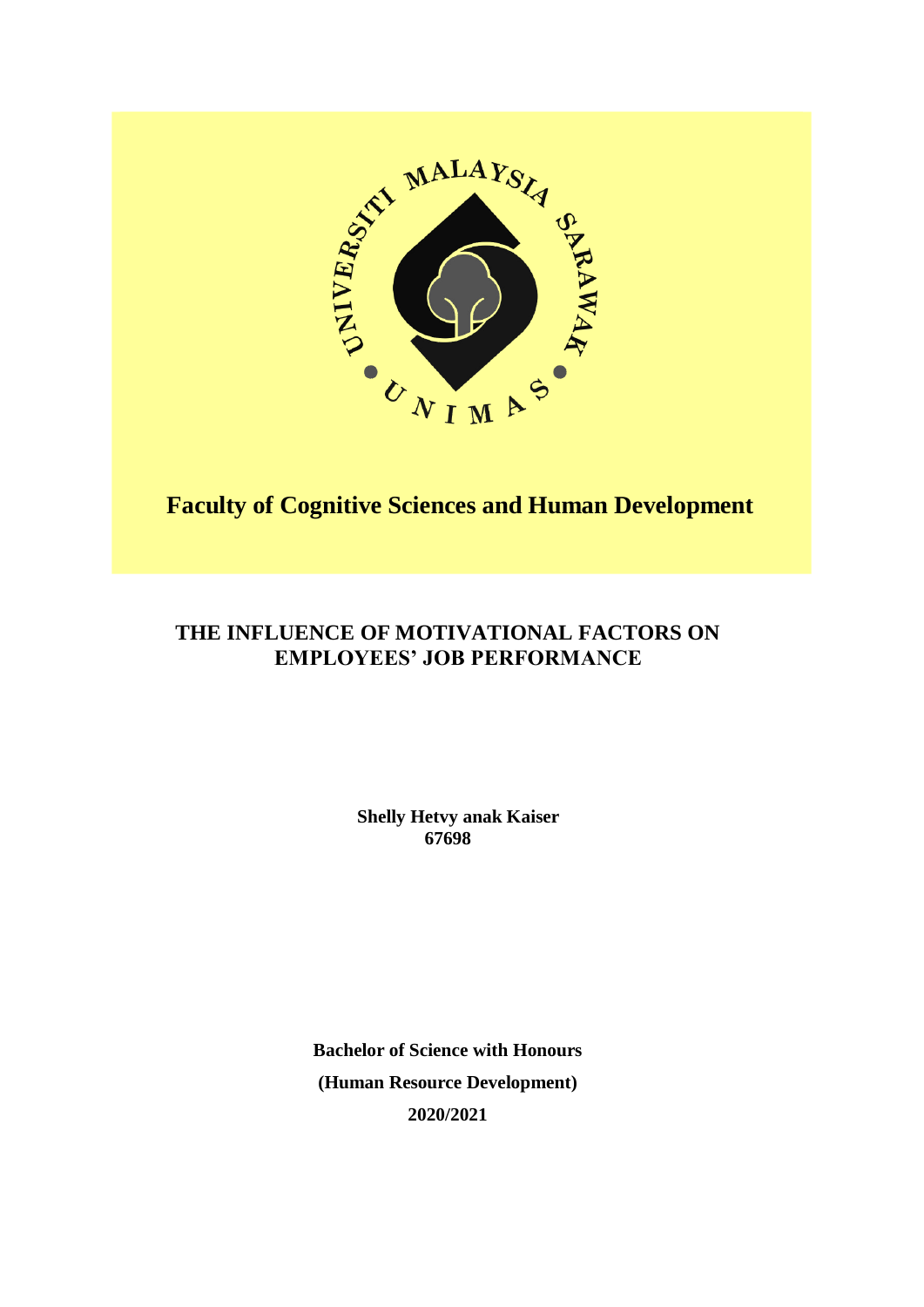## **UNIVERSITI MALAYSIA SARAWAK**

Grade: **A-**

**Please tick ()** Final Year Project Report Masters PhD

# **DECLARATION OF ORIGINAL WORK**

This declaration is made on the  $2<sub>nd</sub>$  day of July 2012.

#### **Student's Declaration**:

I **SHELLY HETVY ANAK KAISER (67698), FACULTY OF COGNITIVE SCIENCES AND HUMAN DEVELOPMENT** hereby declare that the work entitled, **THE INFLUENCE OF MOTIVATIONAL FACTORS ON EMPLOYEES' JOB PERFORMANCE** is my original work. I have not copied from any other students' work or from any other sources except where due reference or acknowledgement is made explicitly in the text, nor has any part been written for me by another person.

\_\_\_\_\_\_\_\_\_\_\_\_\_\_\_\_\_\_\_\_ \_\_\_\_\_\_\_\_\_\_\_\_\_\_\_\_\_\_\_\_\_\_\_\_

2 July 2021 *Shelly.*

Date submitted SHELLY HETVY ANAK KAISER (67698)

**Supervisor's Declaration:**

I **Dr Agatha Lamentan anak Muda** (SUPERVISOR'S NAME) hereby certifies that the work entitled, **The Influence of Motivational Factors on Employees' Job Performance** (TITLE) was prepared by the above named student, and was submitted to the "FACULTY" as a \* partial/full fulfillment for the conferment of **Bachelor of Science with Honours (Human Resource Development)** (PLEASE INDICATE THE DEGREE), and the aforementioned work, to the best of my knowledge, is the said student's work

Received for examination by: **Dr Agatha Lamentan Anak Muda** Date **2 July 2021** (Name of the supervisor)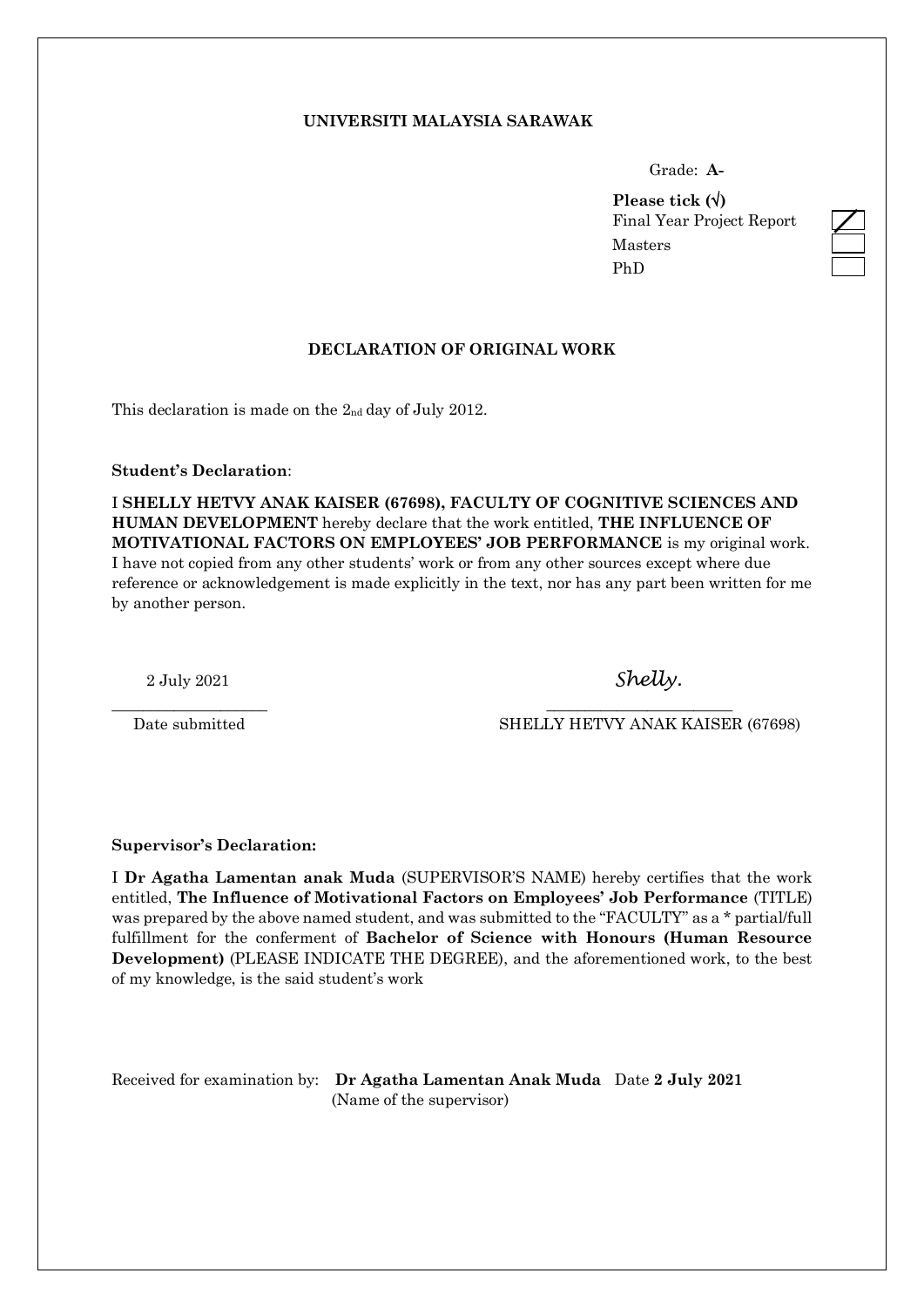I declare this Project/Thesis is classified as (Please tick  $(\forall)$ ):



 **CONFIDENTIAL** (Contains confidential information under the Official Secret Act 1972)**\* RESTRICTED** (Contains restricted information as specified by the organisation where research was done)**\***

**OPEN ACCESS**

## **Validation of Project/Thesis**

I therefore duly affirmed with free consent and willingness declared that this said Project/Thesis shall be placed officially in the Centre for Academic Information Services with the abide interest and rights as follows:

- This Project/Thesis is the sole legal property of Universiti Malaysia Sarawak (UNIMAS).
- The Centre for Academic Information Services has the lawful right to make copies for the purpose of academic and research only and not for other purpose.
- The Centre for Academic Information Services has the lawful right to digitise the content to for the Local Content Database.
- The Centre for Academic Information Services has the lawful right to make copies of the Project/Thesis for academic exchange between Higher Learning Institute.
- No dispute or any claim shall arise from the student itself neither third party on this Project/Thesis once it becomes sole property of UNIMAS.
- This Project/Thesis or any material, data and information related to it shall not be distributed, published or disclosed to any party by the student except with UNIMAS permission.

*Shelly.*

Student's signature \_\_\_\_\_\_\_\_\_\_\_\_\_\_\_\_ Supervisor's signature: *agatha* (2 July 2021) **(2 July 2021)**

Current Address: Universiti Malaysia Sarawak 94300, Kota Samarahan Sarawak

Notes: **\*** If the Project/Thesis is **CONFIDENTIAL** or **RESTRICTED**, please attach together as annexure a letter from the organisation with the period and reasons of confidentiality and restriction.

[The instrument was duly prepared by The Centre for Academic Information Services]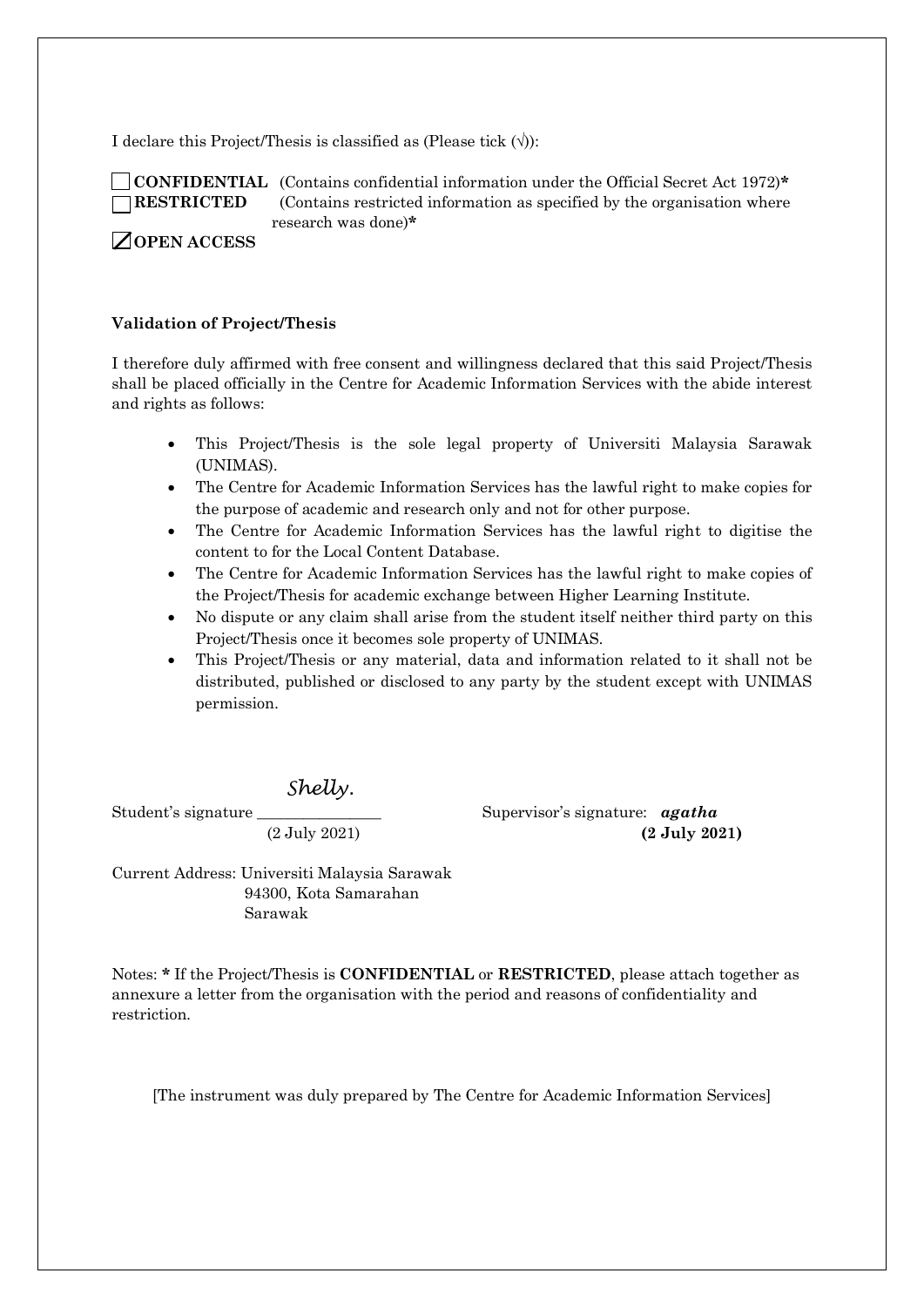# **THE INFLUENCE OF MOTIVATIONAL FACTORS ON EMPLOYEES' JOB PERFORMANCE**

SHELLY HETVY ANAK KAISER

This project is submitted in partial fulfilment of the requirements for a Bachelor of Sciences with Honours (Human Resource Development)

Faculty of Cognitive Sciences and Human Development UNIVERSITI MALAYSIA SARAWAK (2021)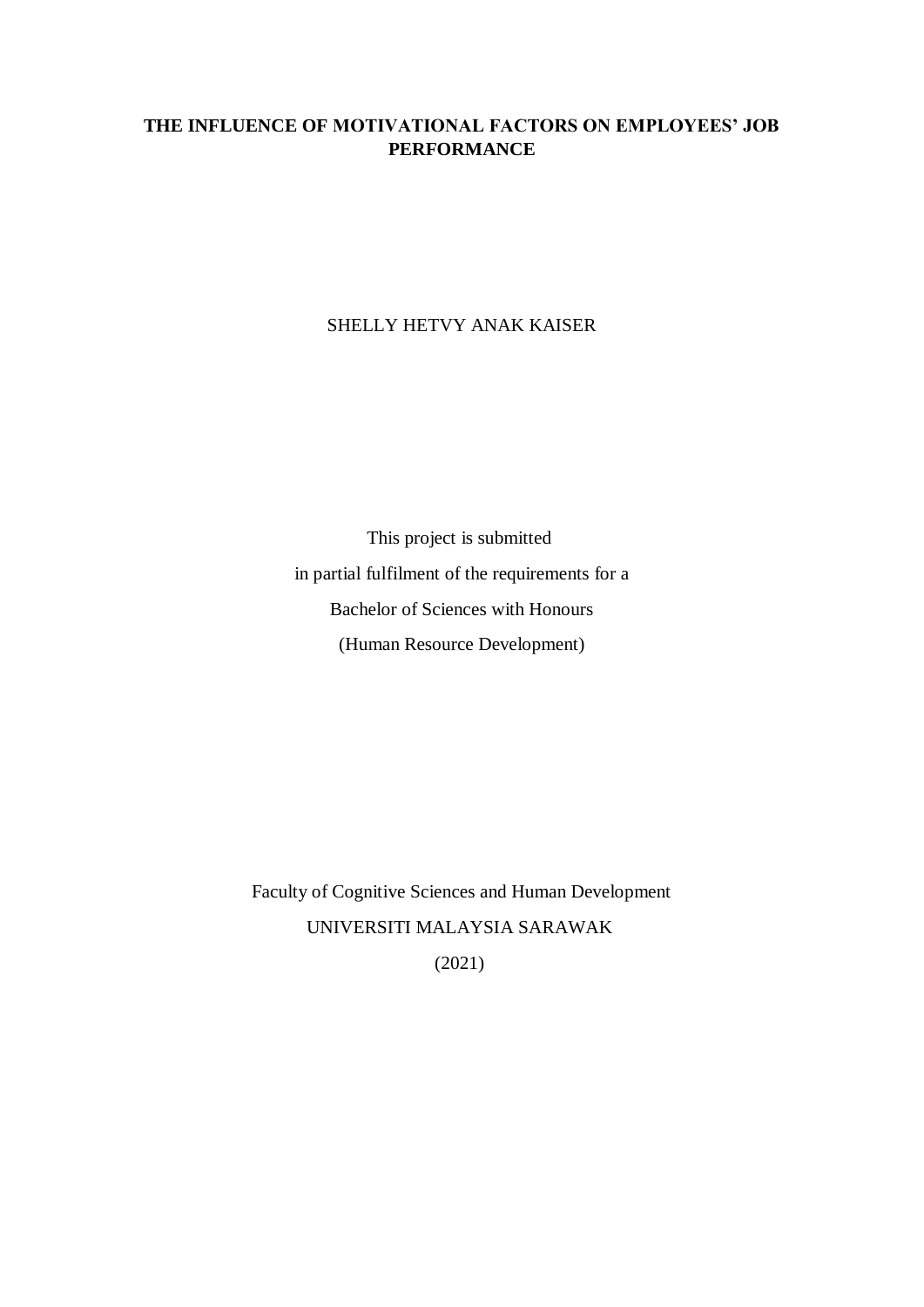The project entitled 'The Influence of Motivational Factors on Employees' Job Performance' was prepared by Shelly Hetvy anak Kaiser and submitted to the Faculty of Cognitive Sciences and Human Development in partial fulfillment of the requirements for a Bachelor of Science with Honours (Human Resources Development).

Received for examination by:

## **agatha**

(Dr. Agatha Lamentan and Muda)

Date:

**2 July 2021**

**Gred A-**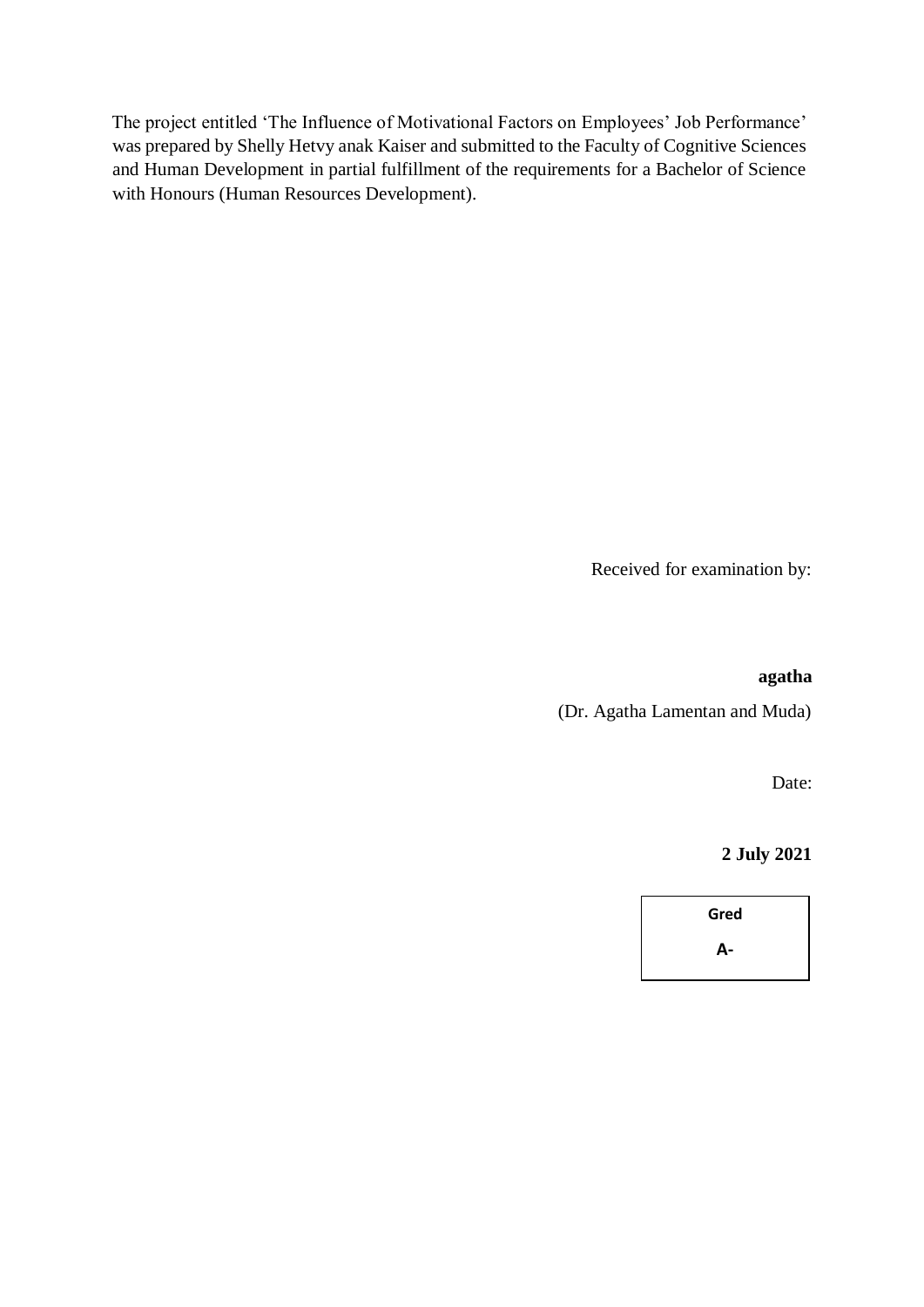#### **ACKNOWLEDGEMENTS**

<span id="page-5-0"></span>First of all, I would like show my gratitude and appreciation to those who helped and supported me throughout the completion of my final year project. I would like to thank God for giving me the blessings and strength from the very first day until I managed to complete this research. Completing this project was never easy but by God's grace upon me, I was able to finish this research despite every stumbling blocks that I have faced.

Next, I would like to express my appreciation to my supervisor of my final year project, Dr Agatha Lamentan anak Muda, for devoting her time, effort and guidance to assist me in completing this project successfully. Furthermore, she willing to spend extra time to assist me and provide valuable feedback in order for me to complete this research. I would like to thank her for giving me a lot of knowledge throughout the semesters.

Apart from that, I would like to thank my family especially my parents for their unconditionally support be it mentally or financially for me to complete this project. Their prayers and blessings helped me a lot during the ups and downs that I have gone through to complete this research before the deadline. They encouraged me to do my best in everything I do especially for this project.

Next, I would like to express my gratitude and appreciation to my respondents who has agreed participating in completing my questionnaires for my data collection. I am very thankful for the cooperation and willingness to spend their time despite their busy schedule. Their information and answers helped me a lot and I would not forget their kindness and support.

Last but not least, to all my dearest course mates and friends, I would like to thank all of them for giving their support and knowledge until I was able to finish this project. They willing to help me whenever I need help and we shared knowledge with each other. Besides, they also support me mentally by giving motivational support to finish this project.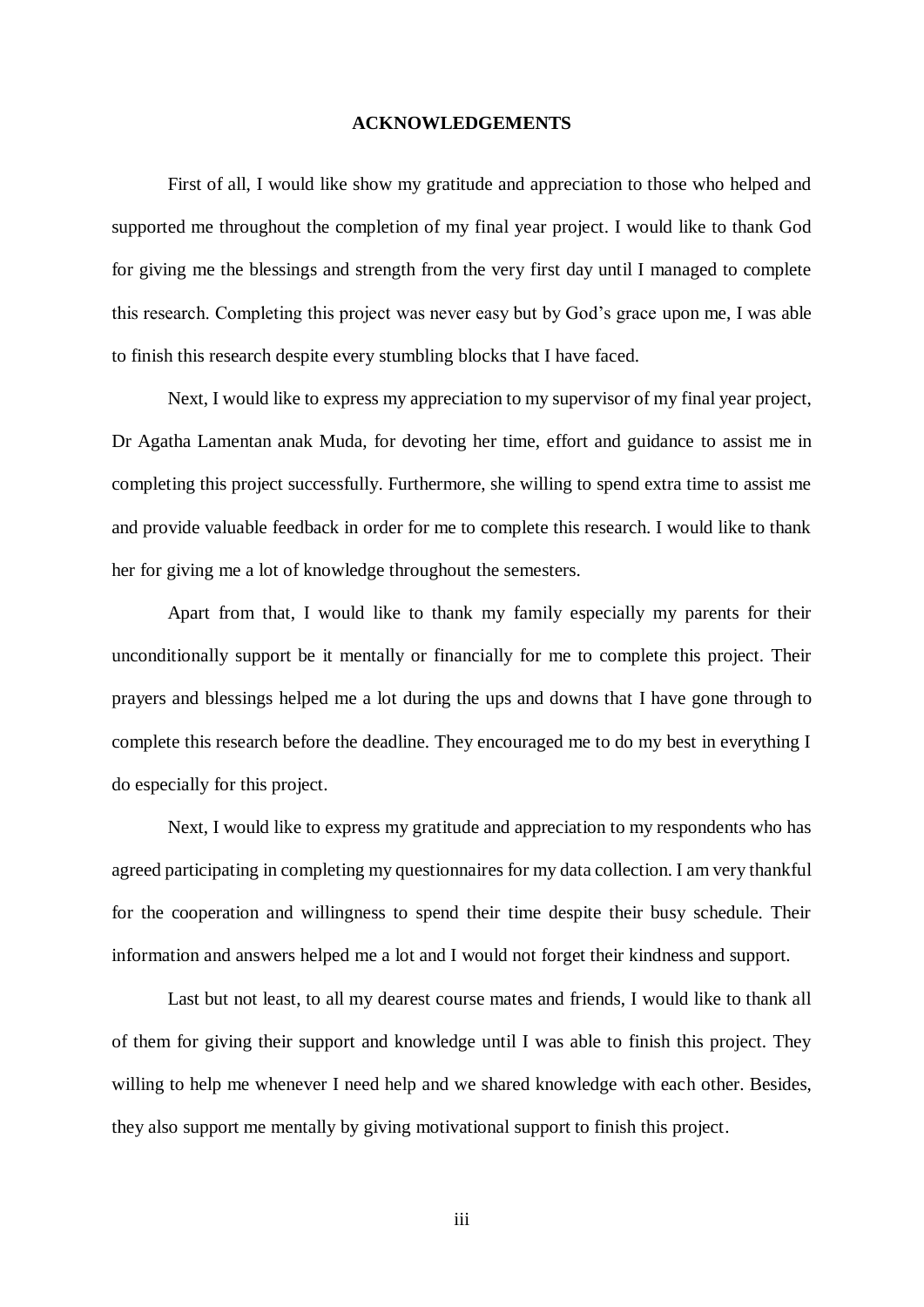# **TABLE OF CONTENTS**

<span id="page-6-0"></span>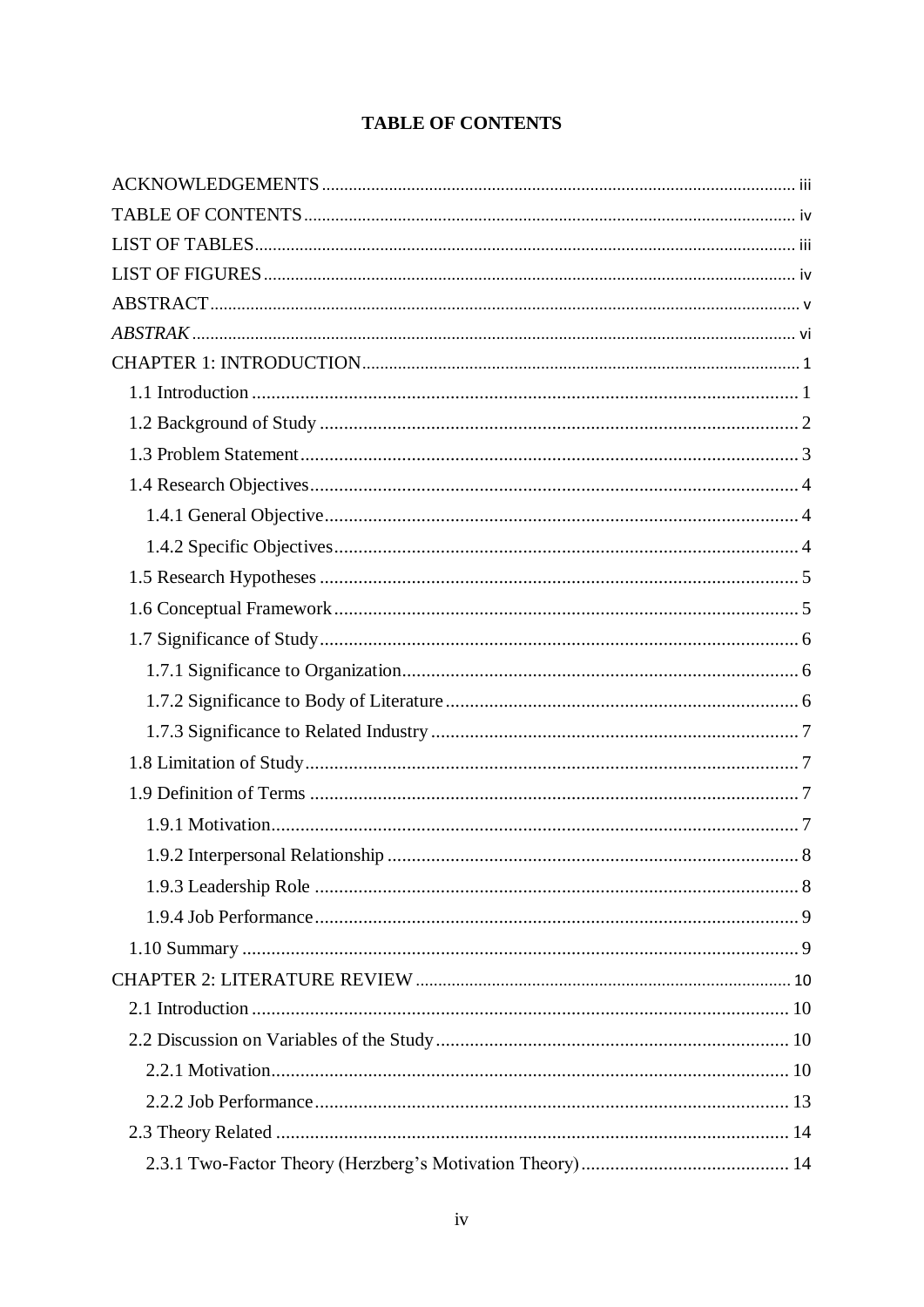| $4.2.2$ Age                                                  |  |
|--------------------------------------------------------------|--|
|                                                              |  |
|                                                              |  |
|                                                              |  |
|                                                              |  |
|                                                              |  |
|                                                              |  |
|                                                              |  |
|                                                              |  |
|                                                              |  |
|                                                              |  |
| CHAPTER 5: IMPLICATIONS, RECOMMENDATIONS AND CONCLUSIONS  52 |  |
|                                                              |  |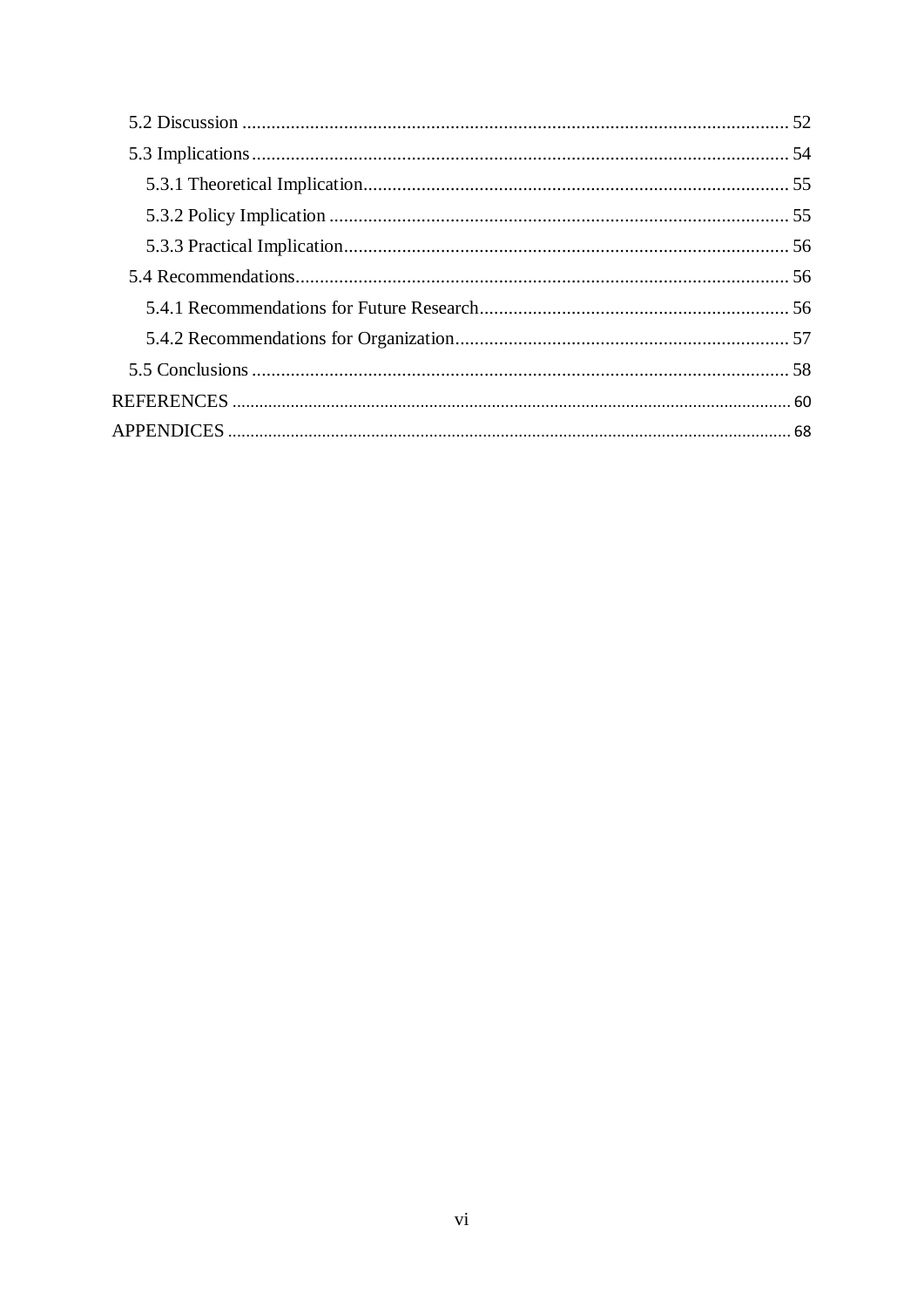# **LIST OF TABLES**

<span id="page-9-0"></span>

| Table 4. 6 Distribution of Respondents Based on Year of Employment  33 |  |
|------------------------------------------------------------------------|--|
|                                                                        |  |
|                                                                        |  |
|                                                                        |  |
|                                                                        |  |
|                                                                        |  |
|                                                                        |  |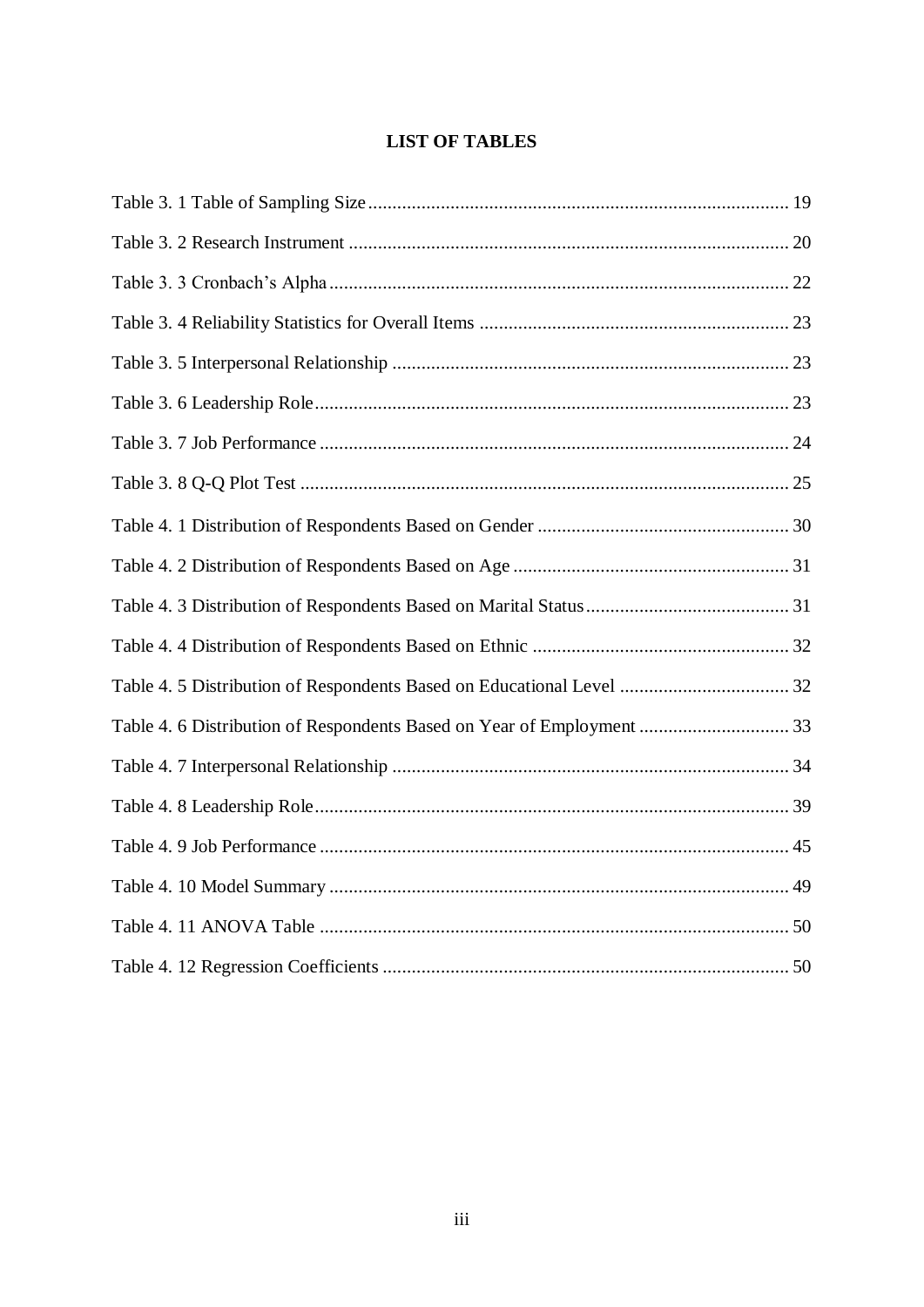# **LIST OF FIGURES**

<span id="page-10-0"></span>

| Figure 1. 1 Conceptual Framework of The Influence of Motivational Factors on Employees' |  |
|-----------------------------------------------------------------------------------------|--|
|                                                                                         |  |
|                                                                                         |  |
|                                                                                         |  |
|                                                                                         |  |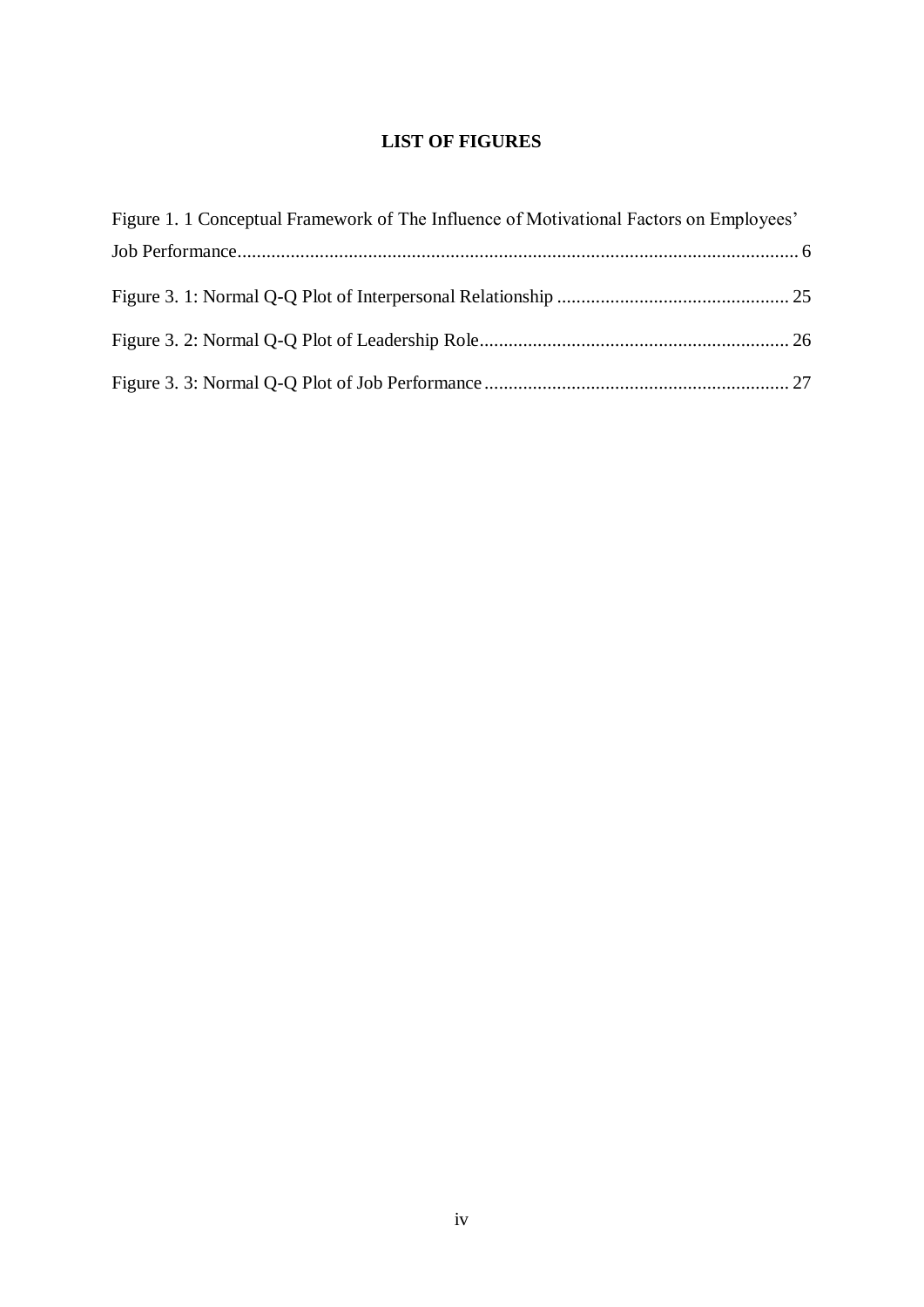#### **ABSTRACT**

<span id="page-11-0"></span>This research aimed to study the influence of motivational factors on employees' job performance. There are many motivational factors that could affect employees' job performance, however, this study focusing on the two motivation factors which are interpersonal relationship and leadership role. The influence of these two motivational factors will be studied among workers in one of the public sectors in Sarawak. The target population of this study consists of 45 employees in two random department with the sample size of 40 employees as respondents. Furthermore, this study also used 5 points Likert-scale questionnaires to be distributed to the respondents which also indicates as quantitative method. Multiple regression analysis has been used to test the influence of independent variables which are interpersonal relationship and leadership role on employees' job performance. The findings showed that interpersonal relationship is significant influence to employees' job performance while the leadership role is not significant influence to employees' job performance. The current study also included the limitations of study and recommendations to future research and organization.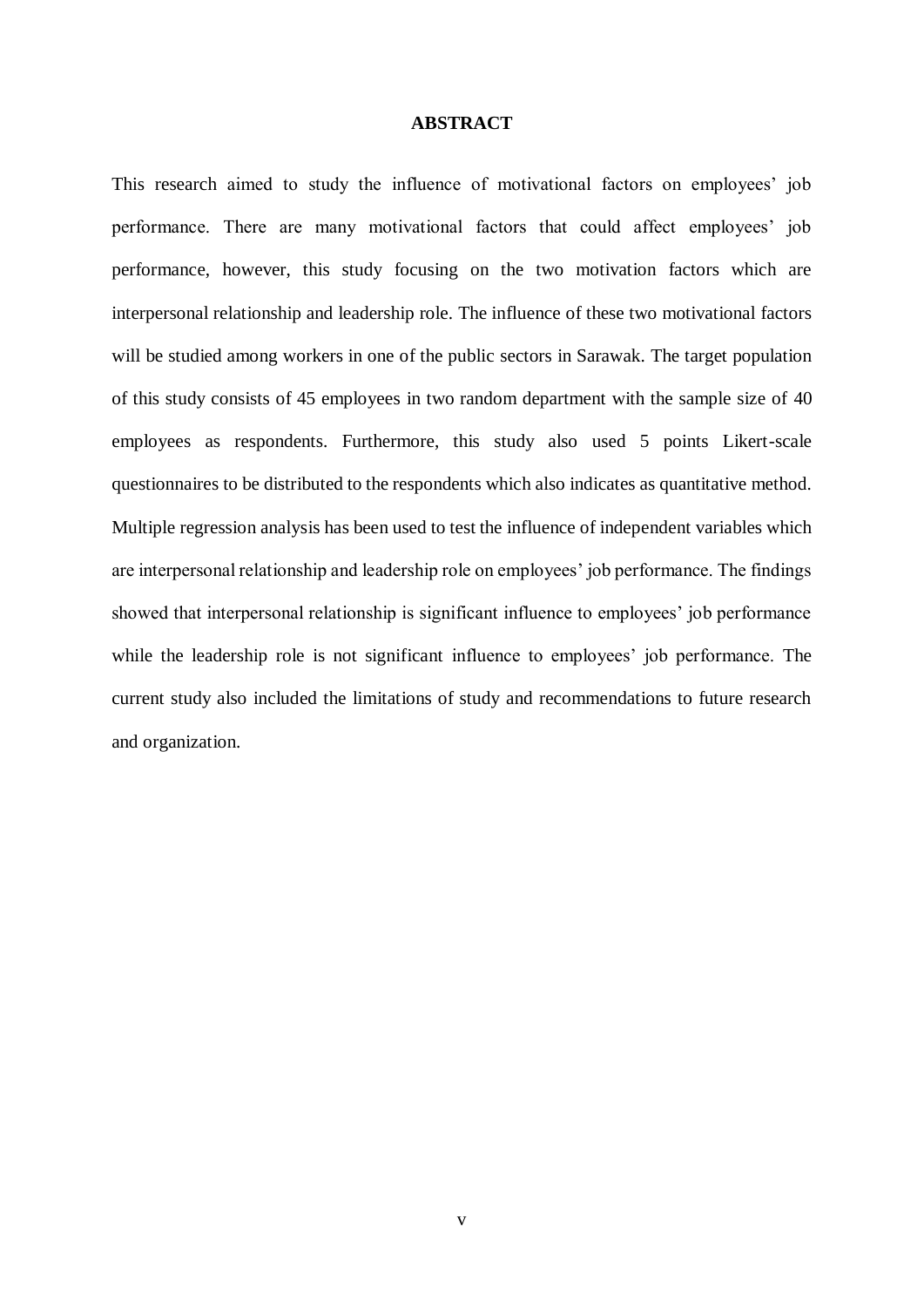#### **ABSTRAK**

<span id="page-12-0"></span>Kajian ini bertujuan untuk mengkaji pengaruh faktor motivasi terhadap prestasi kerja pekerja. Terdapat banyak faktor motivasi yang boleh mempengaruhi prestasi kerja pekerja, namun, kajian ini memberi tumpuan kepada dua faktor motivasi iaitu hubungan interpersonal dan peranan kepimpinan. Pengaruh kedua-dua faktor motivasi ini akan dikaji dalam kalangan pekerja di salah satu sektor awam di Sarawak. Populasi sasaran kajian ini terdiri daripada 45 pekerja di dua jabatan yang dipilih secara rawak dengan saiz sampel 40 pekerja sebagai responden. Tambahan pula, kajian ini juga menggunakan 5 mata soal selidik berskala Likert untuk diedarkan kepada responden yang juga merupakan kaedah kuantitatif. Analisis regresi pelbagai telah digunakan untuk mengkaji pengaruh pemboleh ubah bebas iaitu hubungan interpersonal dan peranan kepimpinan terhadap prestasi kerja pekerja. Dapatan kajian menunjukkan hubungan interpersonal adalah pengaruh penting kepada prestasi kerja pekerja manakala peranan kepimpinan tidak mempengaruhi prestasi pekerjaan pekerja. Kajian ini juga merangkumi batasan kajian dan cadangan kepada penyelidikan dan organisasi pada masa hadapan.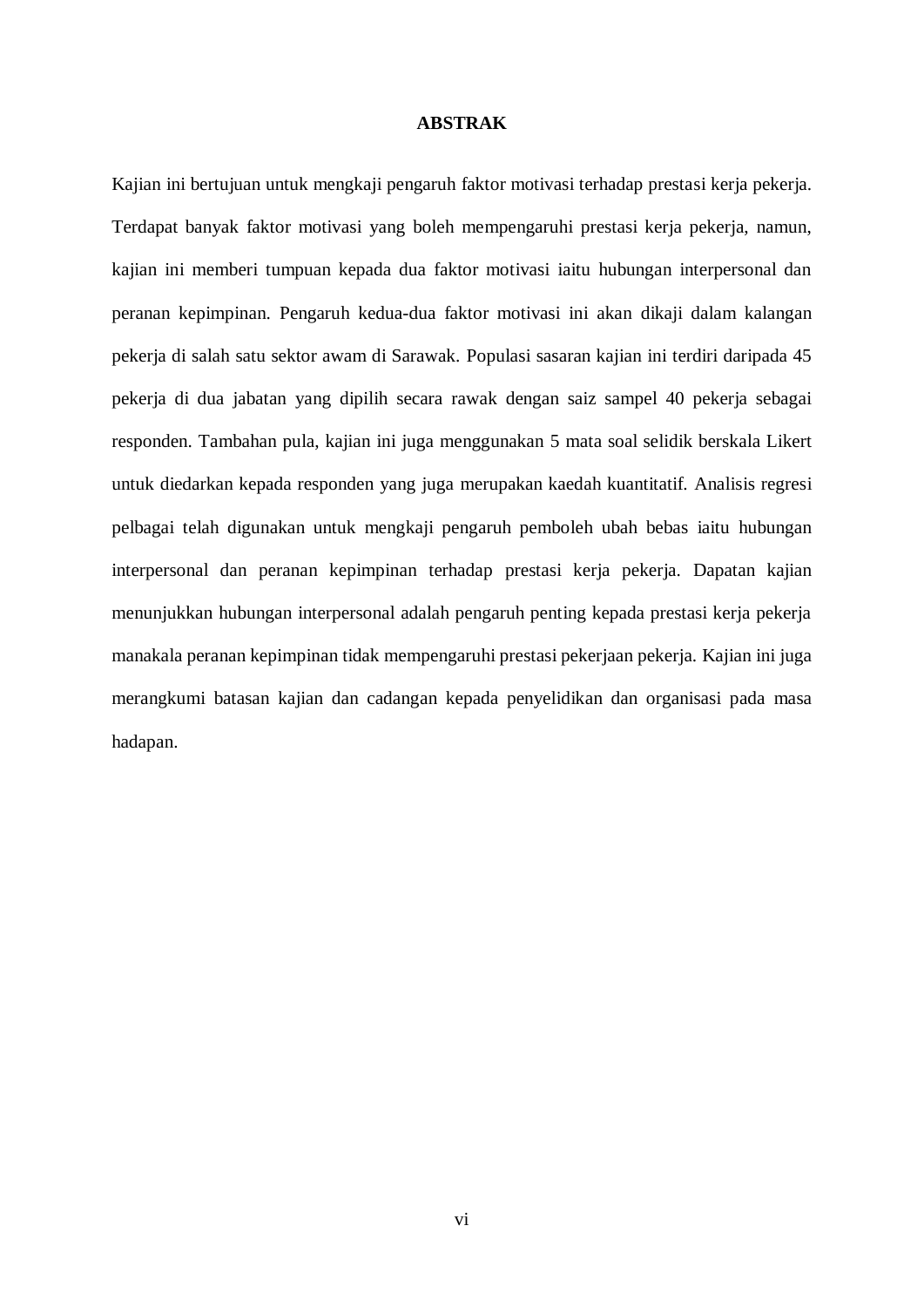#### **CHAPTER ONE**

#### **INTRODUCTION**

# <span id="page-13-1"></span><span id="page-13-0"></span>**1.1 Introduction**

Workers need something to trigger them in order to complete specific tasks and achieve their own goals that is called as motivation. Motivation refers to a process that guides, instigate and sustains goal-oriented behavior (Mayer, 2011). It is something biologically and emotionally that driving force behind human actions. In addition, motivation consists of two types which are intrinsic motivation and extrinsic motivation. Intrinsic motivation defined as doing something as it is innately enjoyable and interesting while extrinsic motivation means to doing something because it leads to a distinguishable output (Ryan & Deci, 2000).

Ryan and Deci (2000) also asserted that intrinsic motivation includes recognition, achievement and personal growth while the extrinsic motivation includes salary, job security, interpersonal relationship and supervision. Each employee demand different types of motivation as our needs are not the same. Motivation at the workplace is important as it helps to ensure the increases of employee productivity and other benefits to organization (Lang, 2020).

Job performance refers to achieve an objective or a set of aims be it in a tasks, role or organization (Campbell, 1990). According to Campbell, "job performance is not a single action but rather a complex activity". Job performance usually can be seen after someone has done their job or tasks given will be look for through the quality and the quantity. Most organizations take job performance as an important matter because of high productivity will able to give benefits to the organization itself (Hunter & Hunter, 1984). This research is focusing on the influence of motivational factors on employees' job performance.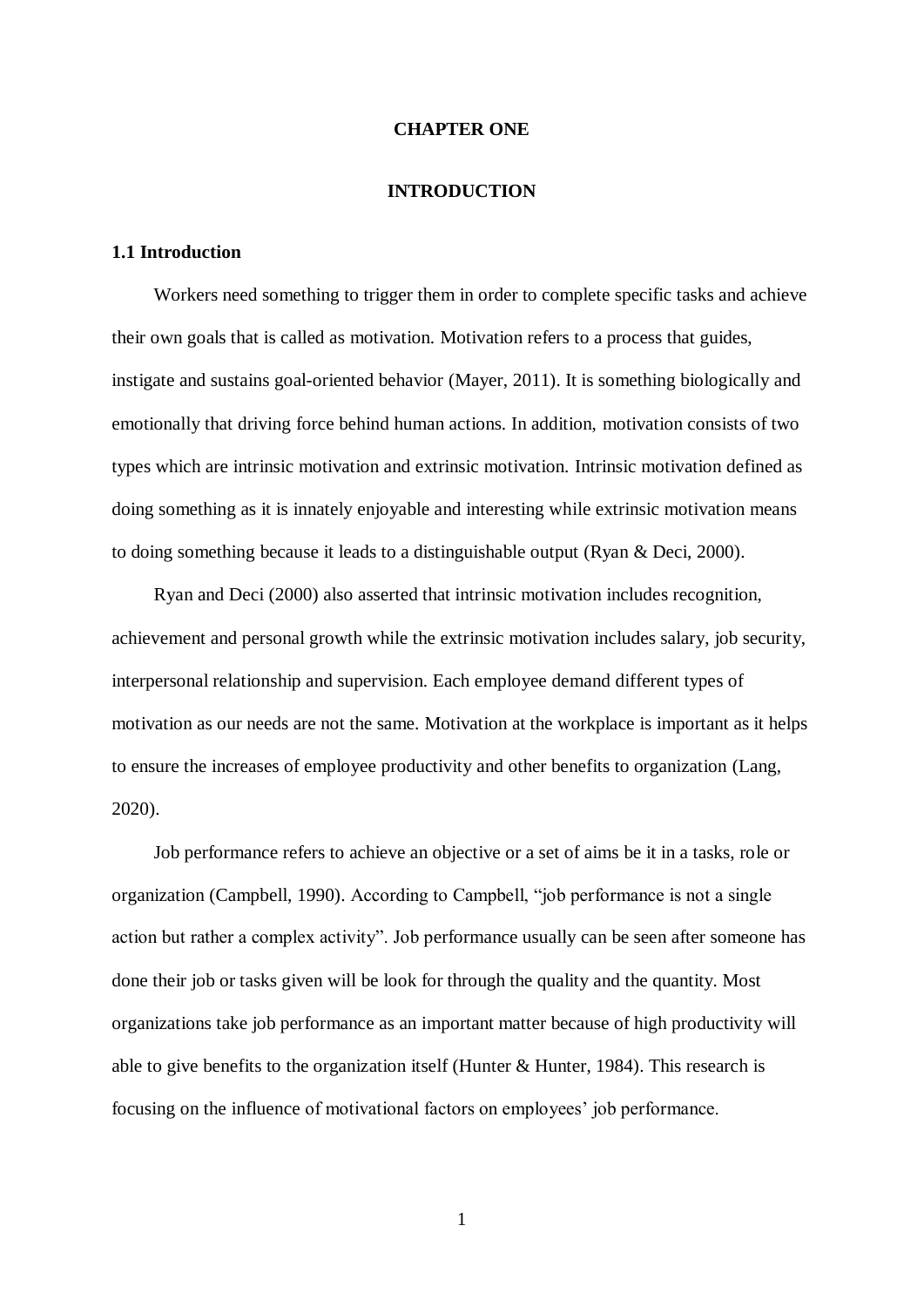#### <span id="page-14-0"></span>**1.2 Background of Study**

Job performance refers to an expected efficacy to the organization of the individuals' behaviors during the completion of tasks over specific period of time (Motowidlo & Kell, 2012). Bullock (2013) stated that job performance is a feature of behavior of employees at work. Their behavior also has an expected value because it is kind of an indicator either they will bring the benefits or hinder to the organization (Bullock, 2013). Job performance can be defined as the outcomes from what the individuals do from the task given by the organization.

However, there must be reasons or factors that might influence job performance. One of the important components for an organization is where the employees are fully motivated as the motivation is considered as something that can help to assess job performance (Mohd Said, Ahmad Zaidee, Mohd Zahari, Ali, & Salleh, 2015). Some researchers also stated that "employee motivation plays a vital role in the management field; both theoretically and practically." (Steers, Mowday, & Shapiro, 2004). In other words, motivation is something needed by employees and organization to ensure their connection in a good term as these two parties are related to each other.

Cook (2015) also asserted that motivation is important to any employees. Cook stated that motivation helps employees to achieve their own goal where employees who are fully motivated will eventually have a great satisfaction towards their job until they gain a willingness to perform better in their job (Cook, 2015). As motivation consists of two factors, such as extrinsic and intrinsic, interpersonal relationship and leadership role are one of the extrinsic factors. There are many motivational factors such as rewards, promotions and working conditions, however, in this study, motivational factors will be studied based on interpersonal relationship and leadership role.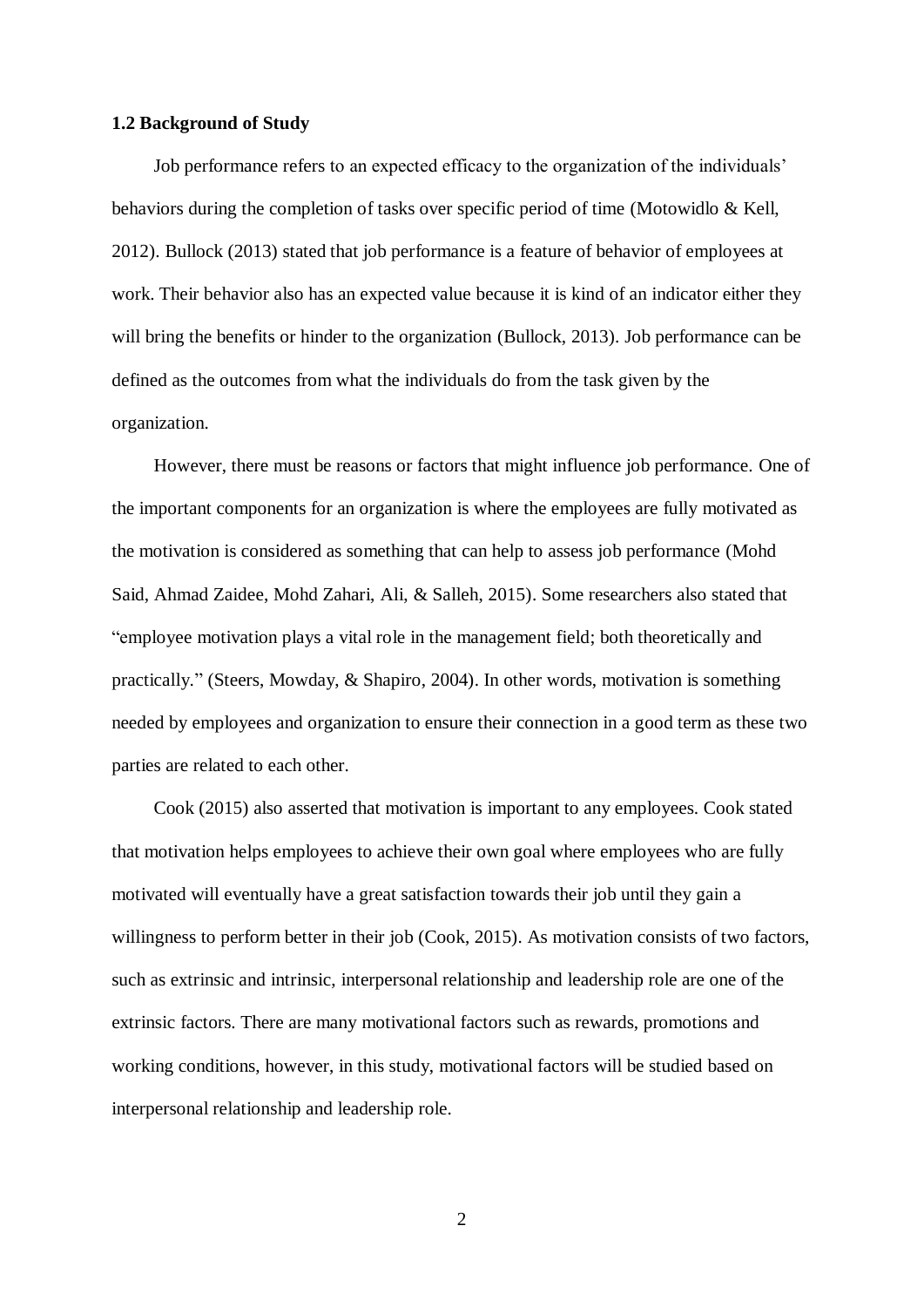To conclude, when the level of motivation is increase, thus, the level of job performance will increase too. Employees will able to perform better when they feel satisfy with the motivation that they received such as interpersonal relationship and leadership role. The purpose of the current research is to study the influence of motivational factors on employees' job performance.

#### <span id="page-15-0"></span>**1.3 Problem Statement**

Nowadays, motivation has become the key of employees' effectiveness that eventually increasing their level of job performance. There are many researches that have been done by other researchers (e.g., Azar and Shafighi, 2013; Selvanathan, Selladurai, Madina, Rahman and Shaik Dawood, 2016; Pang and Lu, 2018) regarding to the influence of motivational factors such as rewards, working environment or conditions, promotion, job security and recognition or status on employees' job performance but not much on interpersonal relationship and leadership role.

Motivational factors such as interpersonal relationship also should be carried out more in order to investigate other factors in different context instead of money that can improve employee's job performance (Widiani, 2019). There are many motivational factors that have not been covered much in past researches that relate with working environment such as interpersonal relationship and leadership role, so by including those factors in this study may enhance others understanding about the influence of motivation on employees' job performance (Ghaffari, Mohammad, & Burgoyne, 2017).

Besides, maintaining employee motivation especially within public sector is quite challenging rather than private sector. It is said that any matters regarding to public sector is crucial to government functions and it is slightly different from private sector (Martinelli, 2014). Thus, different approaches need to be studied and done in order to maintain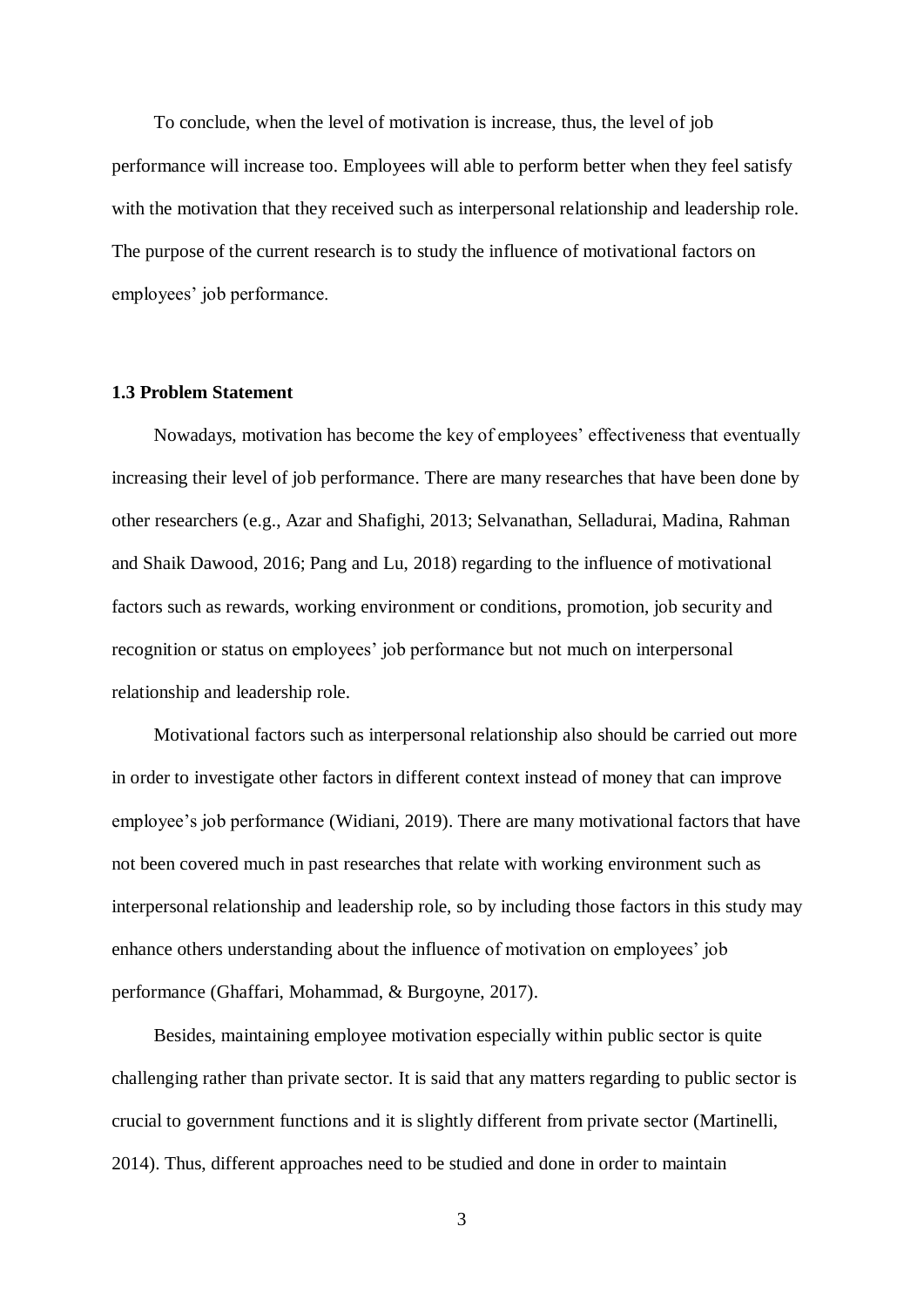employees' job performance. According to Donovan and Ho (2015), managing employees who do not perform excellently is the most challenges in the scope of management.

Furthermore, there are lot of cases regarding the termination of employees who are poor performers in the workplace. In that case, before the employers decided to dismiss their employees due to this reason, they should be able to give their employees an opportunity to change and improve their work by assisting them and giving their support and motivation (Donovan & Ho, 2015). It shows how employers play an important role in motivating their employees as the employees are not only motivated by promotion or money such as incentives or rewards.

This matter has driven current researcher to conduct on the influence of motivational factors which are interpersonal relationship and leadership role on employees' job performance at the public sector in Kota Samarahan, Sarawak.

## <span id="page-16-0"></span>**1.4 Research Objectives**

### <span id="page-16-1"></span>**1.4.1 General Objective**

To study the influence of the motivational factors on employees' job performance.

### <span id="page-16-2"></span>**1.4.2 Specific Objectives**

- i. To study the influence of interpersonal relationship on employees' job performance.
- ii. To study the influence of leadership role on employees' job performance.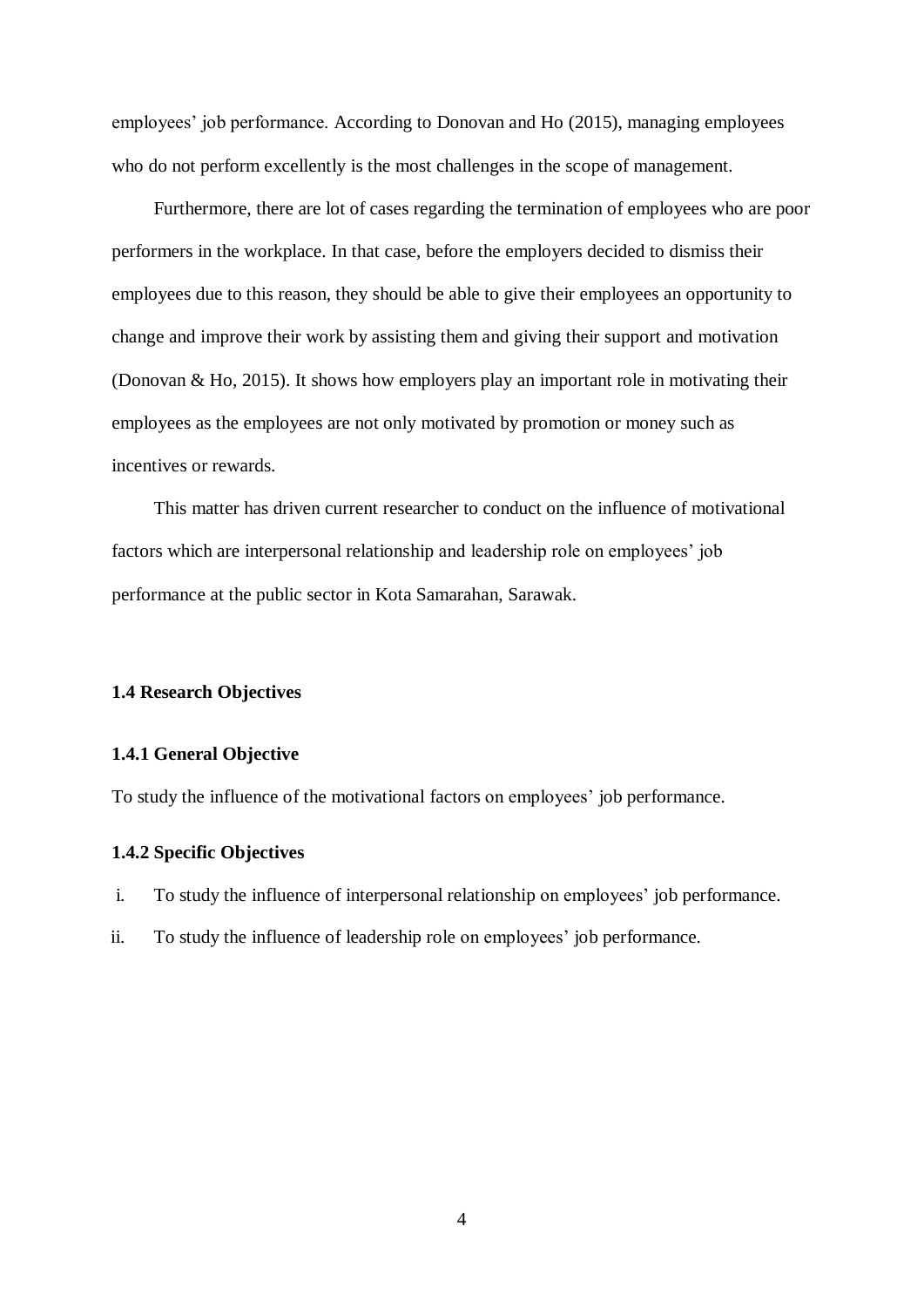### <span id="page-17-0"></span>**1.5 Research Hypotheses**

HA1: There is a significant influence of interpersonal relationship on employees' job performance.

HA2: There is a significant influence of leadership role on employees' job performance.

#### <span id="page-17-1"></span>**1.6 Conceptual Framework**

According to past research, a good work environment that involves a healthy relationship between co-workers and employers in the workplace also one of the motivational factors that work the same as rewards or incentives (Halbesleben & Wheeler, 2007). Interpersonal relationship with co-workers also do influence job performance and has been supported by Altinoz et al., (2012) as their findings asserted that when there is a healthy relationship among colleagues and employees, it able to help job performance and satisfaction increase (Altınöz, Çakıroğlu, & Çöp, 2012).

Leadership styles also gives influence towards employees' job performance as it is one of extrinsic motivation. Managers who able to give positive support and motivation towards their employees will eventually enhance their performance (Sakiru et al., 2014).

In this research, conceptual framework has been constructed to explain the flow of the influence of motivation on employees' job performance with the motivational factors as the independent variables which are interpersonal relationship and leadership role while the dependent variable is the employees' job performance. Below is the conceptual framework for this study: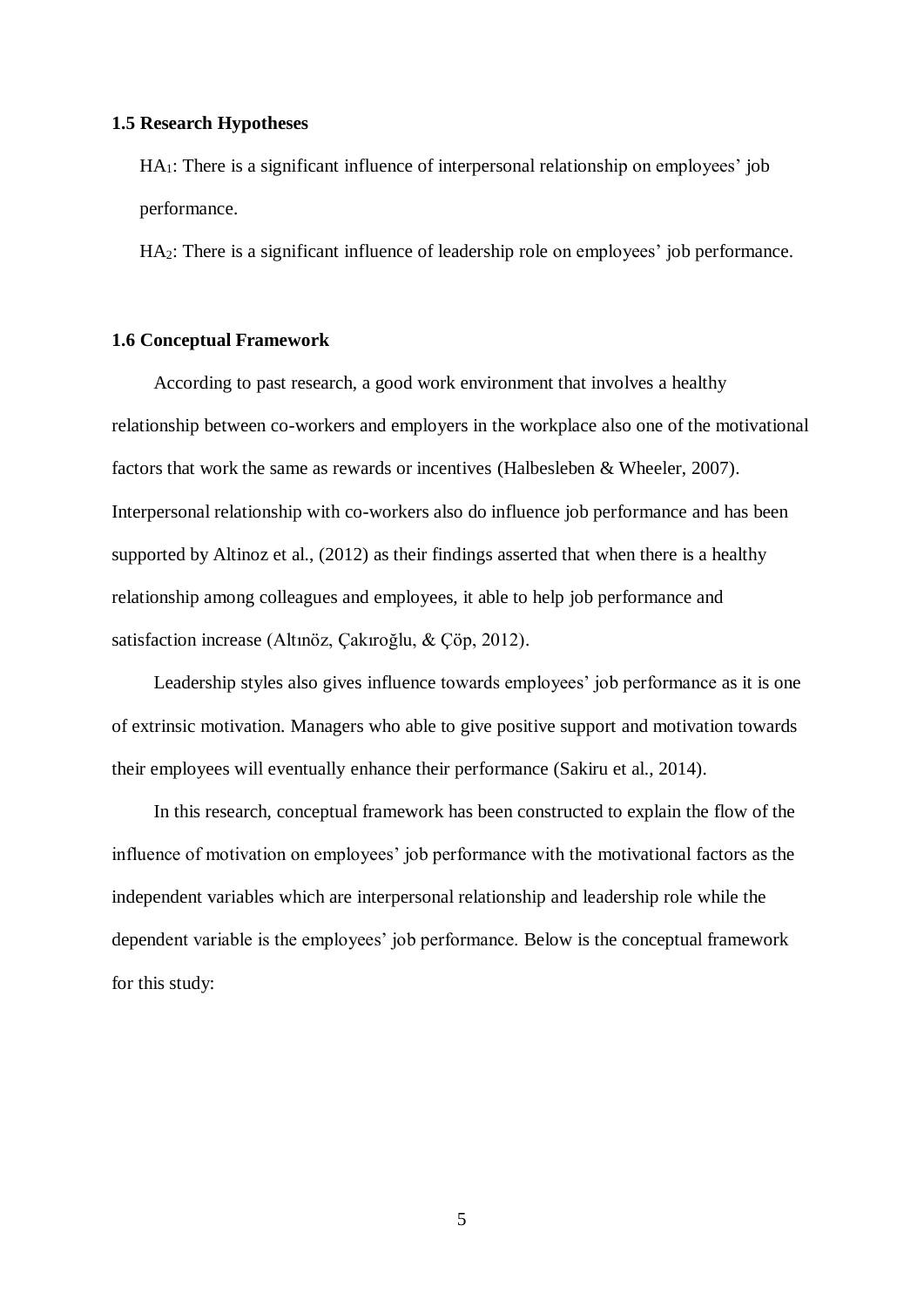Independent variables



*Sources: Shazali et al., 2018*

# <span id="page-18-3"></span>**Figure 1. 1 Conceptual Framework of The Influence of Motivational Factors on Employees' Job Performance**

# <span id="page-18-0"></span>**1.7 Significance of Study**

#### <span id="page-18-1"></span>**1.7.1 Significance to Organization**

The importance of this study is that employees would know their rights and how importance they are in the organizations. Employees could tell which motivation factors are the most dominant to them that able to influence their performance at the workplace. Furthermore, the importance of this findings with regards to management of this organizations is that they realize how to motivate their employees more. With this study, management may able to identify improvement needed especially when it is related with factors affecting employees' performance.

## <span id="page-18-2"></span>**1.7.2 Significance to Body of Literature**

The findings of this study will affect to the benefit of future researchers considering that these ideas may be used as further references especially the data. It may give an insight into the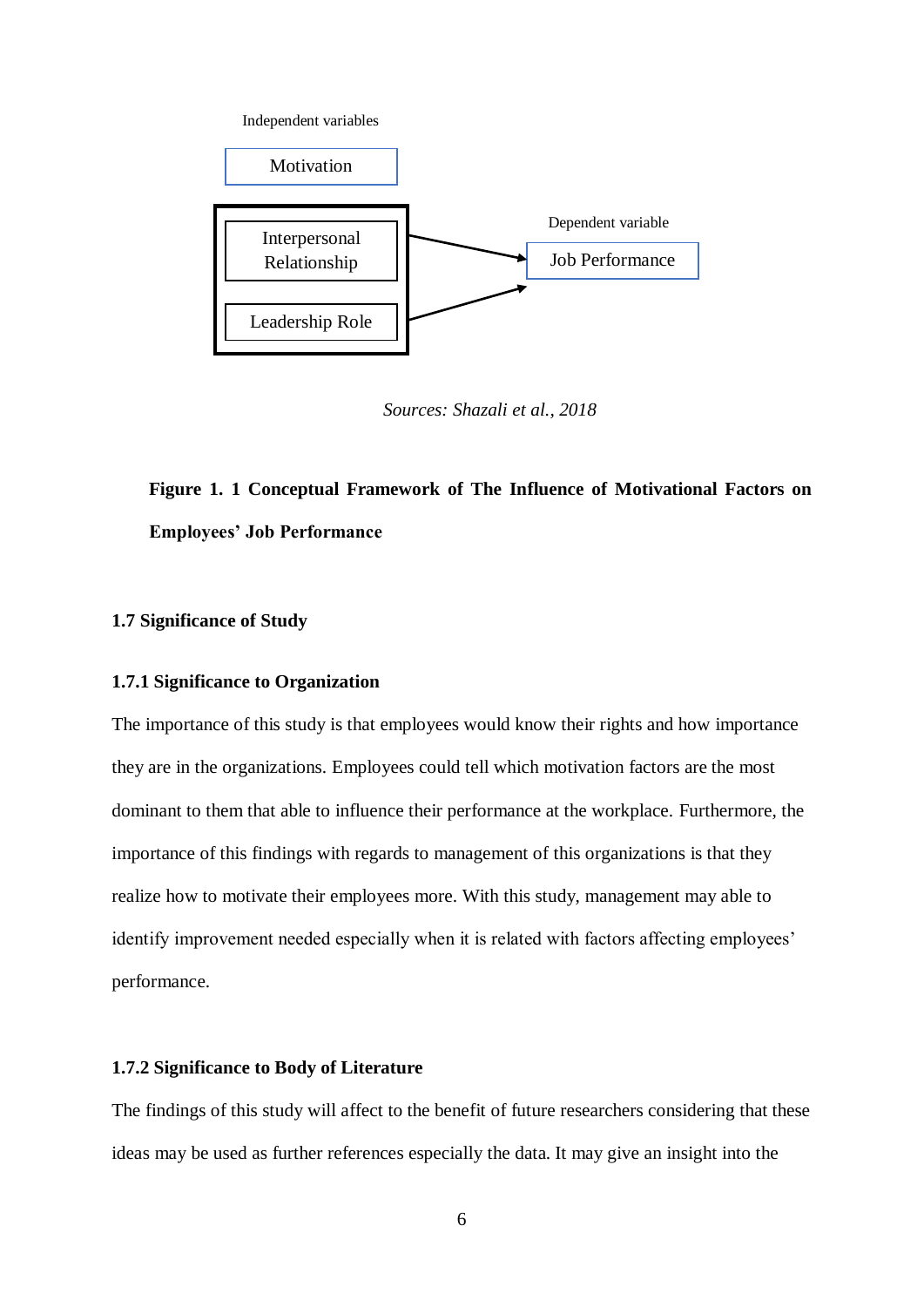issue regarding of job performance that usually happens in a workplace. Future researchers also might be able to use this study as their references on doing future research. Besides, they can gain a new knowledge and will be served with an added literature that they might have not aware of before into their learnings.

# <span id="page-19-0"></span>**1.7.3 Significance to Related Industry**

The study may able to establish an understanding on other organization that run under the same sector and industry. The data of this study may be used as a comparison in order to improve their method in solving the same issue regarding motivation and job performance. It is essential for other organizations with the same sector and industry with this finding to have an extensive knowledge of the motivation at the workplace.

#### <span id="page-19-1"></span>**1.8 Limitation of Study**

This research has potential limitations. The researcher just covers on few variables where the independent variable is motivation with sub variables such as interpersonal relationship and leadership role while the dependent variable is job performance. Besides, the current researcher only used one local authority organization in Kota Samarahan, Sarawak. Lastly, the current researcher only used questionnaire as the research instrument which is also considered as limitation of the study.

# <span id="page-19-2"></span>**1.9 Definition of Terms**

## <span id="page-19-3"></span>**1.9.1 Motivation**

# Conceptual Definition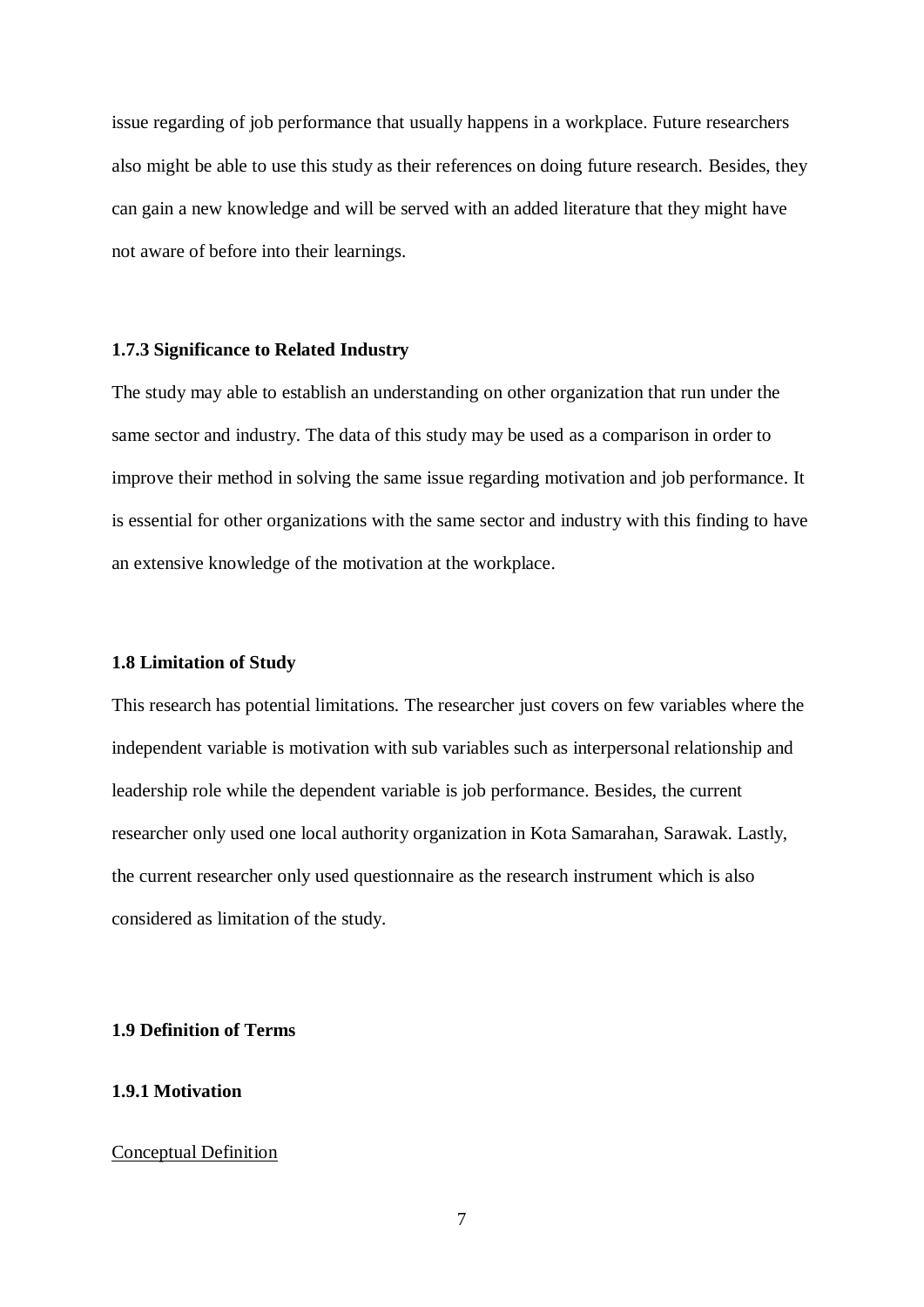Bartol and Martin (1998) stated that motivation is "an influence that powers the conduct and gives track to the performance and motivate the understanding to carry on." (Bartol & Martin, 1998).

# Operational Definition

Motivation is a willingness of employees to take responsibility and how many hours they are willing to spend on work. In this study, motivation factors refer to interpersonal relationship and leadership role.

# <span id="page-20-0"></span>**1.9.2 Interpersonal Relationship**

#### Conceptual Definition

Manibo (2019) stated that interpersonal relationship at workplace refers to an interconnection among the members in the same organization (Manibo, 2019).

#### Operational Definition

In this study, interpersonal relationship refers to an interaction of workers and how well they are working together who also share the common goals. Interpersonal relationship will be assessed by using Interpersonal Relationship at Work Questionnaire developed by Quest Meraki (2018).

# <span id="page-20-1"></span>**1.9.3 Leadership Role**

# Conceptual Definition

Leadership role or styles refers to the manner or approach of assigning path, inspiring individuals and achieving goals (Fertman & Van Linden, 1999).

# Operational Definition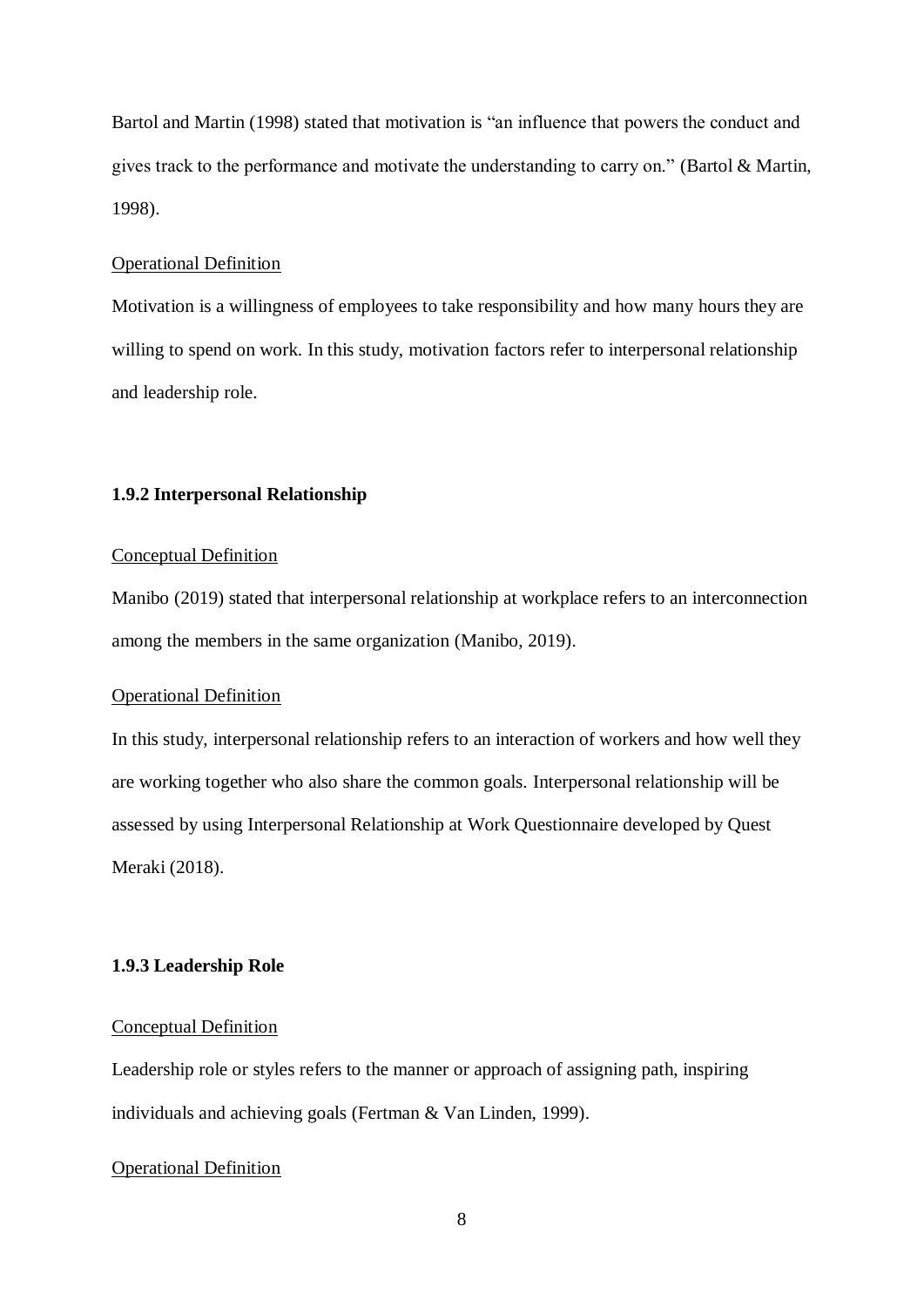In this research, leadership role refers to the perceived level of influence that leader and workers have on the same organization resulting in both sides achieving a higher level of performance. Leadership role will be assessed by using Multifactor Leadership Questionnaire (MLQ) developed by Avolio and Bass (2004).

# <span id="page-21-0"></span>**1.9.4 Job Performance**

#### Conceptual Definition

According to Motowidlo et al., (1999), job performance refers to an action or activity that are carried out in order to accomplish the organization's goals (Motowidlo & Schmit, 1999).

## Operational Definition

In this study, job performance refers to how well and how many the output done by the employees and the timeliness in completing the tasks given. Job performance will be assessed by using Work Performance Questionnaire with an 18-item scale developed by (Koopmans, 2015).

#### <span id="page-21-1"></span>**1.10 Summary**

This chapter has discussed the introduction on motivation and job performance, background of study, problem of statement, research objectives, hypotheses, conceptual framework, significance of study and definition of terms used in this current research.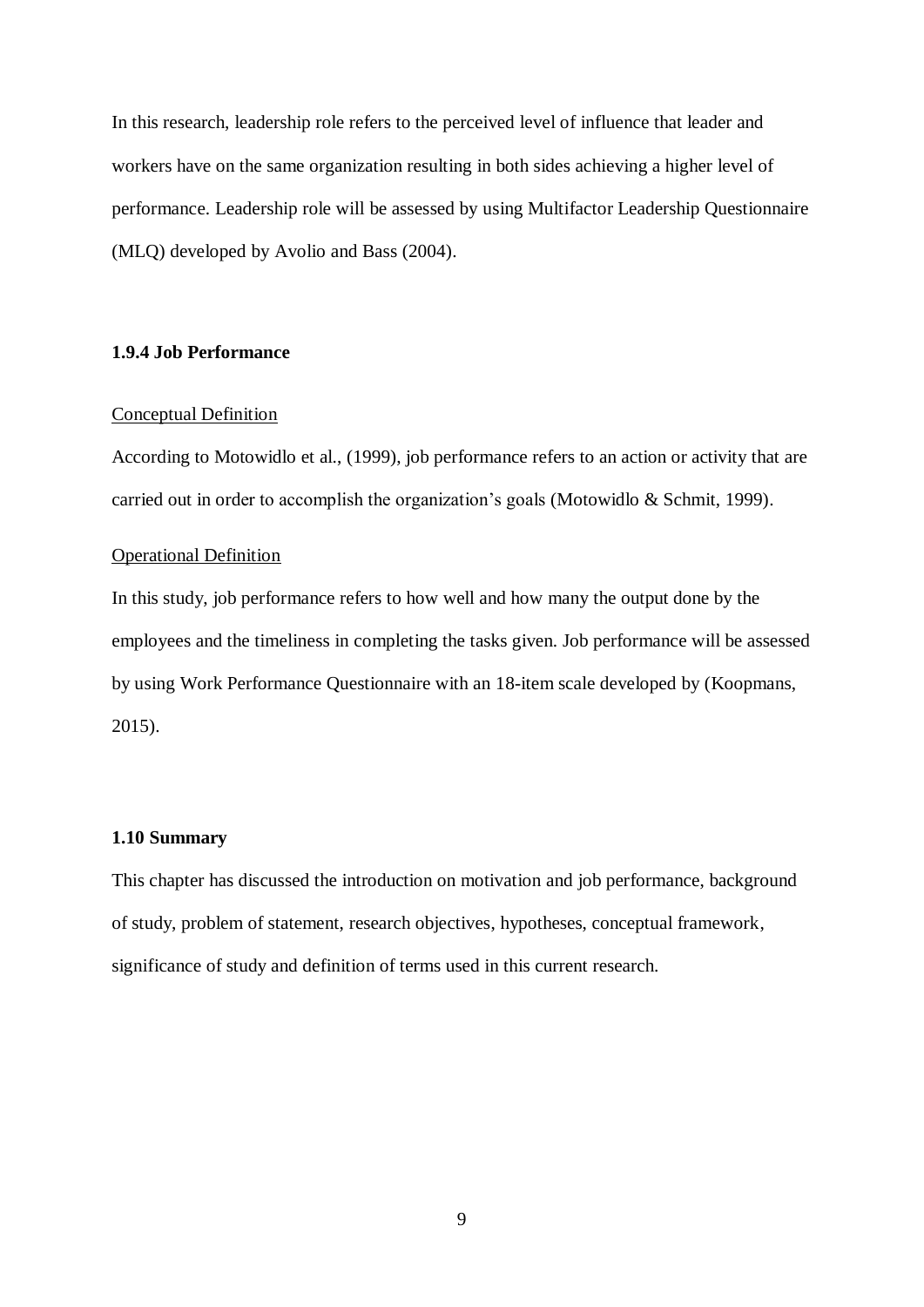#### **CHAPTER TWO**

## **LITERATURE REVIEW**

# <span id="page-22-1"></span><span id="page-22-0"></span>**2.1 Introduction**

In chapter 2, literature review of the research will be discussed. This chapter is consisting of several parts which are the discussion of variables of the study, theory related and discussion of past similar findings.

#### <span id="page-22-2"></span>**2.2 Discussion on Variables of the Study**

# <span id="page-22-3"></span>**2.2.1 Motivation**

Motivation is defined as inner desire that cause or moves someone to do something (Resnick, 1996). Motivation also refers to "the amount of effort people are willing to put in their work depends on the degree to which they feel their motivational needs will be satisfied" (Antonioni, 1999). An organization need to take the various forces that able to motivate employees as an important matter so that the employees are able to give the best outcomes (Sarker, 2017).

In other words, motivation influences individual to work as it enacted to the same categories of desires, wishes and drives. These researchers also mentioned that managers who plays important roles in inspiring their workers will expect that their organizational goals able to be achieved whenever they give the desires, wishes and drives to their workers. Besides, motivation can be divided into two which are intrinsic motivation and extrinsic motivation.

According to Herzberg (2008), intrinsic motivation is where an individual willing to do the task based on the internal rewards while the extrinsic motivation is driven by the external rewards such as incentives or bonuses. Most past researchers argue that money or incentives